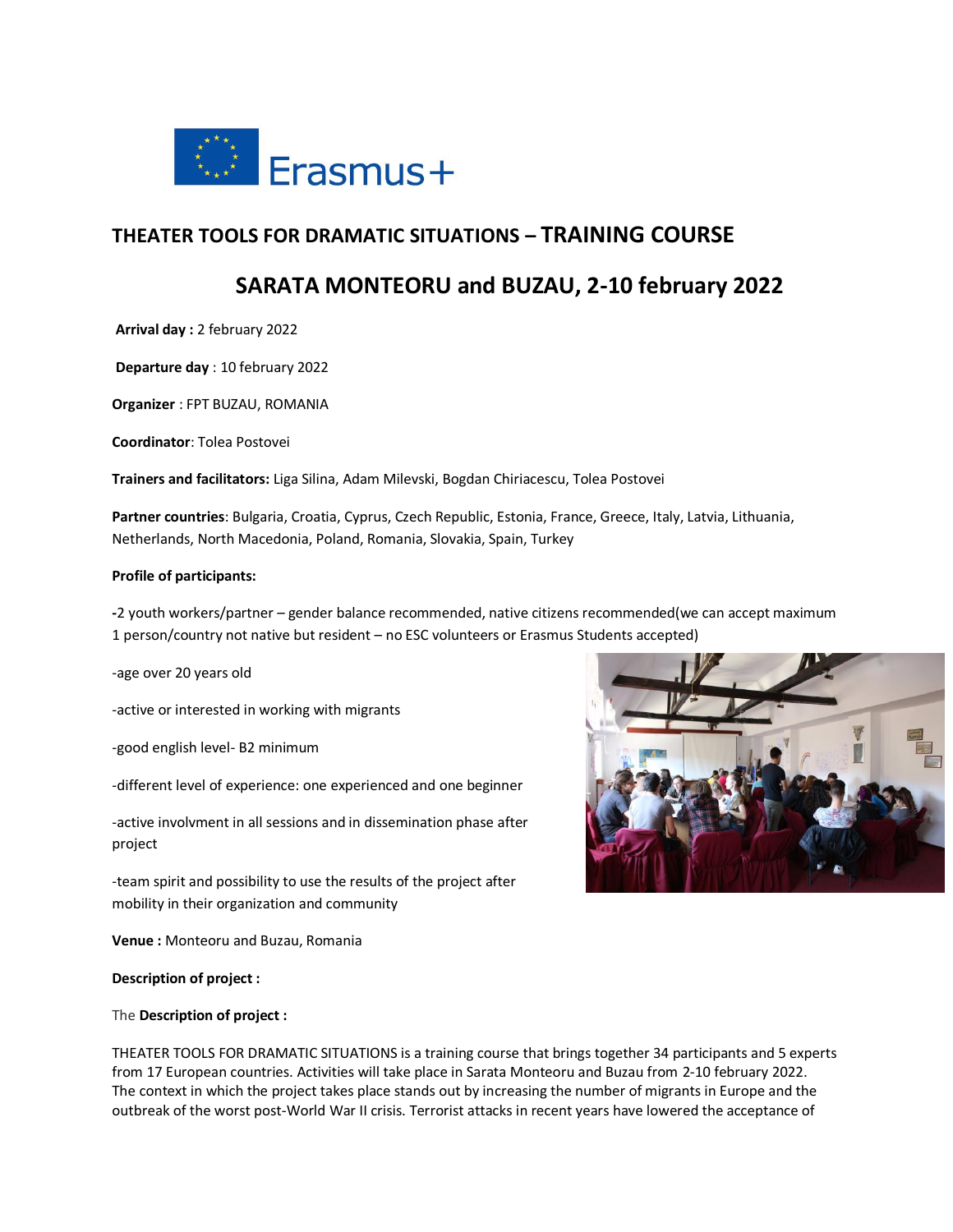allogeneic populations and increased the risk of integration to 42% in the EU. Resident populations are reluctant, fears, hatred and xenophobia migrant groups are increasingly appearing into intolerance, discrimination, street protests, while some parties legitimate their sentiments in nationalist extremist programs and actions that generate success among a part of the population and an unclear position in the media.

The aim of the project is to improve the professional activity of youth workers in Europe in educating young people and civil society for a better social integration of migrants objectives:

1. raising for 34 youth workers from 17 countries awareness of the importance of cultural diversity,equal opportunities and anti-hate discourse in developing their capacity for social integration of migrants in the community

2.developing 34 youth workers from 17 countries of new socio-civic and cultural-artistic competences to facilitate the elimination of conflicts between the majority population and migrant groups

3. Improving the quality and efficiency of work of 34 youth workers from 17 countries by assimilating for a week a non-formal creative tools based on dramatic art and their application in the next 6 months in identifying solutions to situations of cultural discrimination of migrants

There will be 3 intercultural sessions, 5 introductory-thematic sessions based on the preparation and documentation phase and 6 extended DRAMA workshop divided into 3 sub-forums: forum theater, role-playing and LARP, the final products being represented on a stage in Buzau.Evaluation activities will be daily, intermediate and final and will be reflections in groups and plenary.

DRAMA workshops will produce 2 forum theater plays, 6 scenes and one LARP track.

Sustainabilty of project and partnership will be provided by communication between partners,by a dissemination and exploitation planned by a common plan until 2022 and writing new applications together in frame of Erasmus +.

**Accomodation : " Casa cu Tei"** pension– in rooms of 2 or 3 with private bathroom – towels,soap and sheets provided for 1 week

<http://www.casacutei.ro/sitenou/>



Last 2 nights accomodation is in Buzau – Hotel Sport B90–rooms of 2-3 persons with private bathroom

**Food** will be served at the restaurant of the hotel and pension and there will be 3 meals every day and some coffee



breaks.Please send us your special needs concerning food : no pork, no meat, vegetarian or any allergies .

# **Facilities**

- pension in Sarata Monteoru is 10 minutes from village center where you can find shops with basic things.**There are no bankomats but in some places you can pay by credit card in local shops**

- hotel in Buzau is 10**-** 15 minutes waliking from city center where you can find almost everything : shops,pharmacy,banks,restaurants etc.

**Visits:** according to the programme; any other opportunities will be discussed on the spot if free time will allow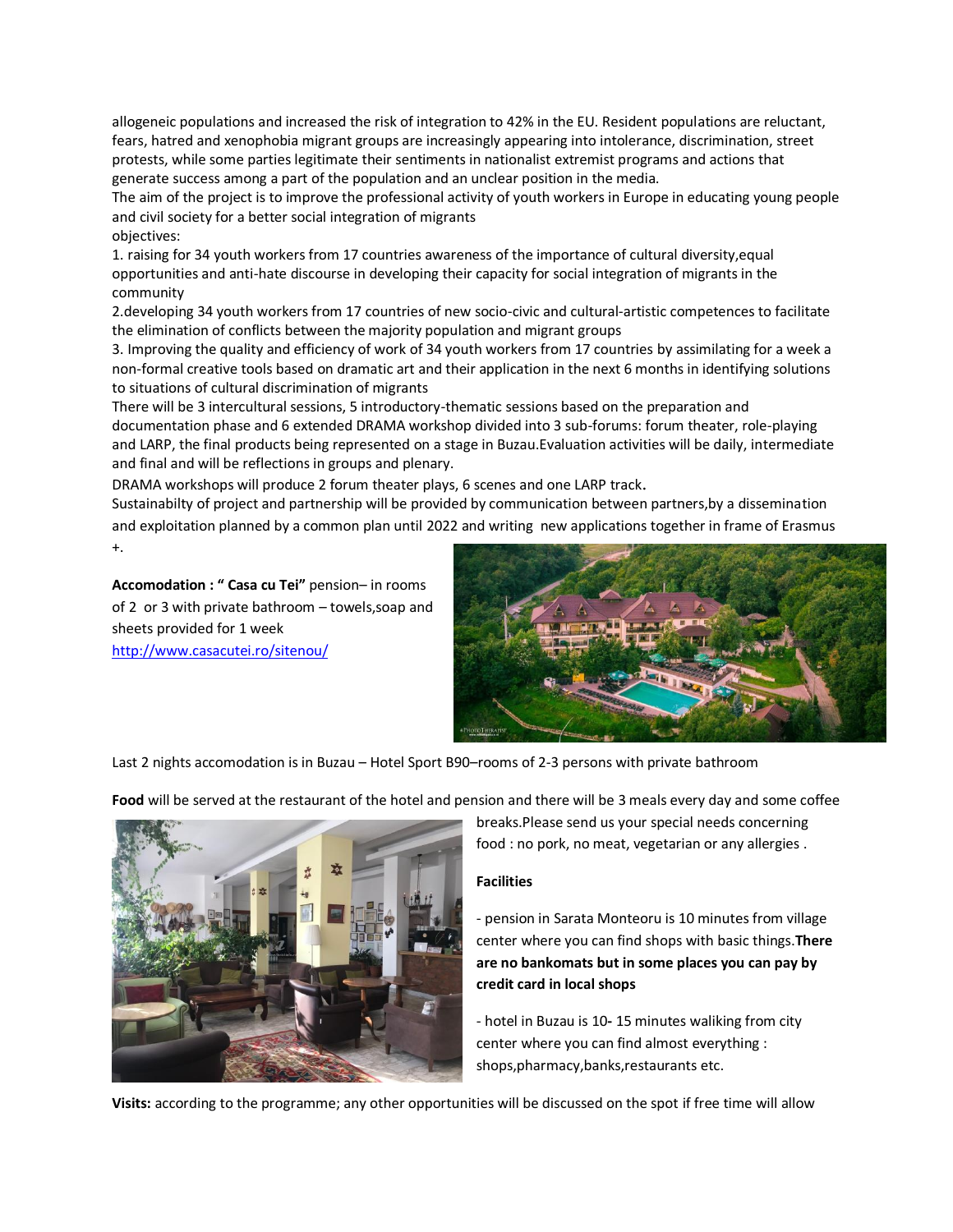**Internet**: there is very good wireless in the pension and also in hotel in Buzau

**Weather** is quite unpredictable in february in hillside. Usually temperature is around 5 degrees, but also can rain, snow or be warmer. We suggest you to have raincoats and warm clothes and shoes. In the last days before arrival we'll be back with better info about weather.

#### **IMPORTANT !!! Pay attention to safety measures:**

-you'll live in an intercultural environment,so accept all cultures and be tolerant

-NO DRUGS ALLOWED !! Alcohol only after activities in the evening and consumed with responsibility

-you have to attend and be involved in ALL ACTIVITIES during the exchange and also in DISSEMINATION PHASE !!

-other rules and safety measures will be proclaimed in first day,so if you have proposal feel free to express them !!

**Measures connected with COVID 19 restrictions and participants requirements will be updated and discussed as a** 



**separate topic with coordinators. The location will provide all measures for safety and security !! More information about travel to Romania you can check in your country or ask us for support.**

**Transport:** For those arriving in Bucharest Otopeni there is a bus **780 EXPRES** that runs to Bucharest almost every 20 minutes from 5 am till 11pm. You can find signs in the airport to reach bus station.The ticket is 8.6 lei (2 euros ) a round trip card , that you have to validate when you step in the bus. The bus goes directly to train station – **BUCHAREST GARA DE NORD** and takes depending on the traffic 45-60 minutes. To go to city center of **BUCHAREST** you can take **783 EXPRES or 784 EXPRESS.** There is also **TRAIN** directly to **GARA DE NORD BUCHAREST** every 30 minutes that takes 20 minutes and costs 4 lei.

### **Departure to Sarata Monteoru:**



**17.30** - there is the meeting in train station BUCHAREST GARA DE NORD in front of KFC fast food for persons that arrived earlier. We'll go together by train to the airport

**18.30** – meeting with rest of the team in arrivals terminal in **BUCHAREST AIRPORT** (more info on 1 february). We'll go by our arranged bus directly -the trip takes 2 hours we 'll have dinner on arrival. Cost of bus will be around 15-20 euros per person (depending of number of people) and is deducitble for reimbursment in the limit of travel costs approved.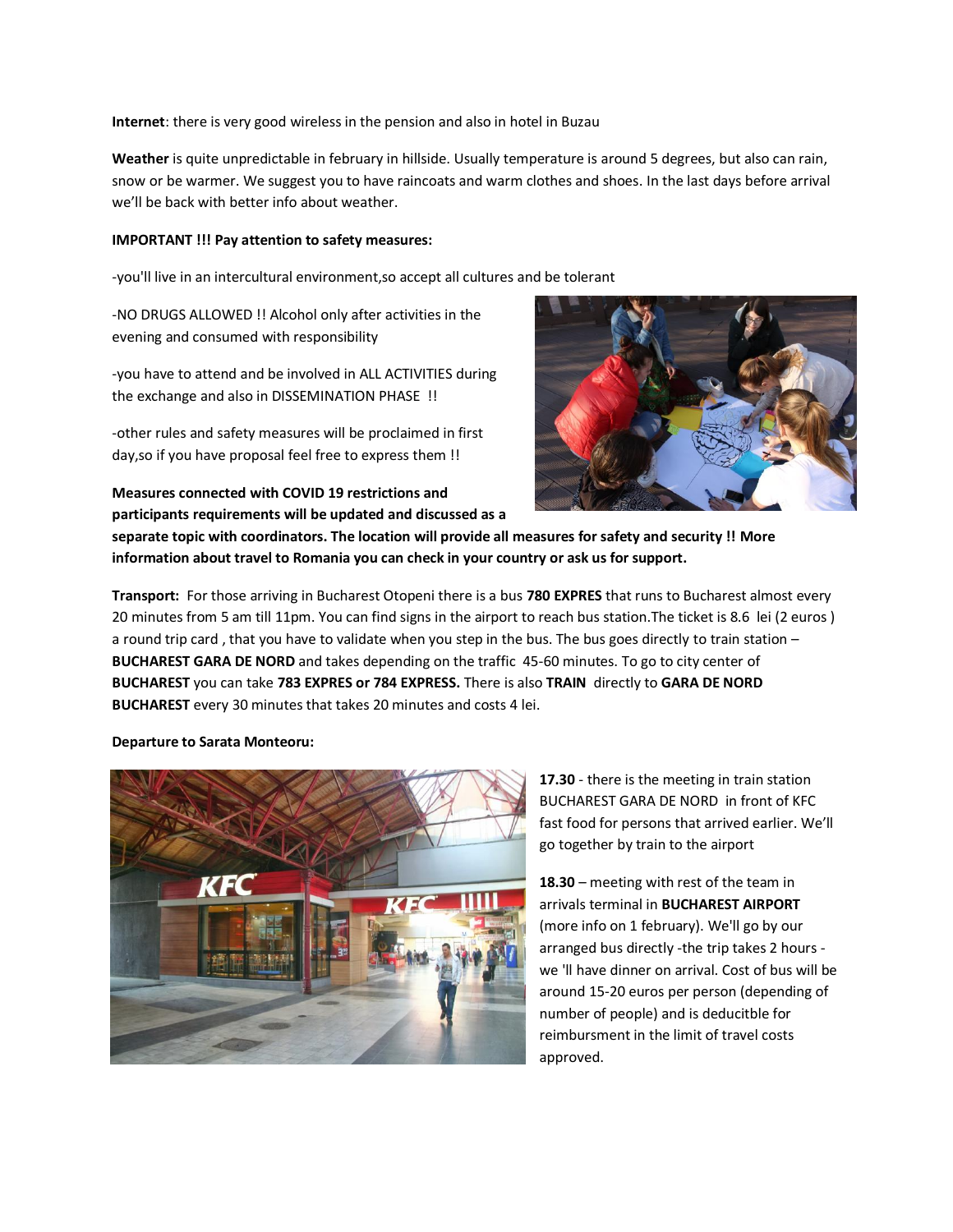# **SO TRY TO ARRIVE IN BUCHAREST AIRPORT BEFORE 18.00 !! IF YOU ARRIVE LATER THE TRANSFER FOR YOU WILL BE VERY DIFFCULT**

# **ACTIVITIES**

Please post announcements about the project on your websites, blogs or any other platform and send us some print screens or copies – **OBLIGATORY !!**

You already have the programme. What should you prepare/bring:

- a short documentation about the situation in your country/region concerning migrants and refugees
- a presentation about your sending organizations and their projects involving topics about migrants,theater,discrimination and also bring leaflets or promotional matherials to share.
- prepare some stereotypes about your country and be ready to show them as a short sketch
- as we want to use as less plastic as possible please bring with you your own coffee/tea cup or mug and a bottle/recipient for water
- **for intercultural evening you have to bring some traditional food and drinks and to be ready to teach us a song or a dance.** ATTENTION !! **There is not possible to use kitchen for cooking (because of new regulations about safety and higiene ) so bring dry things ...you can prepare short and easy meals that can be done without oven like salads etc...if you need some ingredients like vegetables,oil, salt,regular spices,bread etc we can provide them...**

-you can be prepared to propose games, energizers, activities for free time or for our workshops

-if you had projects connected with the topic, bring with you good practice examples: leaflets,videos,photos

### **REIMBURSMENT:**

In order to get the travel costs back we need to get from you **PRINTED ON PAPER and ARRANGED IN ORDER OF TRAVELLING PHASES FROM DEPARTURE TO DESTINATION**

- All BUS/TRAIN/FERRY tickets and invoices in original.if you need local transport in your country try to buy return tickets.Tickets should have date,itinerary,cost.if there is no name-write it on the back
- For FLIGHTS: electronic ticket with name,dates,itinerary,costs AND INVOICE if some of previous item is not on the ticket.
- BOARDING PASSES compulsory keep them as without them you don't have your money back.If you did mobile check-in you can send us the print screen
- Take only APEX flights (no business class) and only 2 nd class trains.
- TAXI costs are not eligible